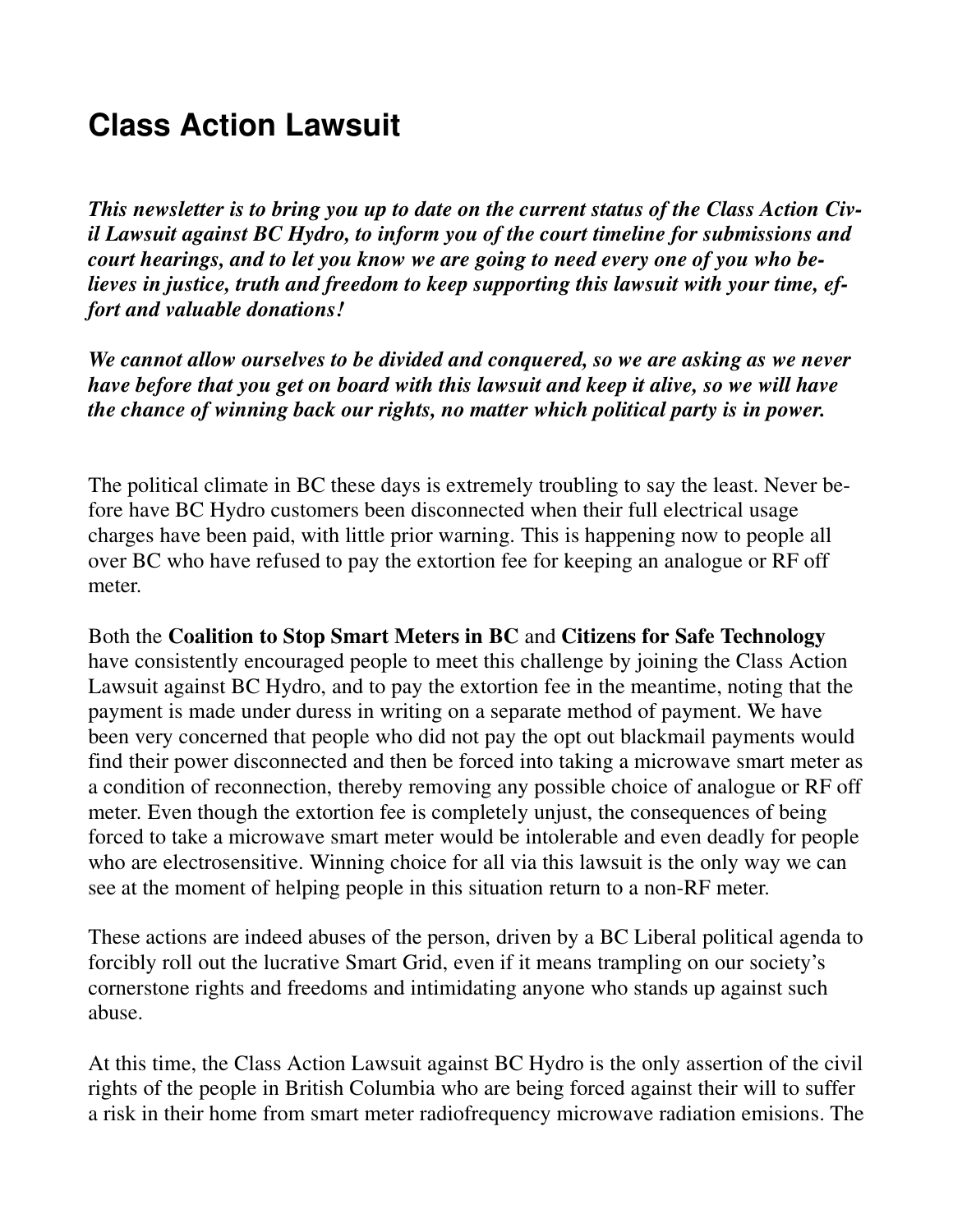Class Action Lawsuit is based on our constitutional principles of a free and democratic society. Where the facts support a possibility of harm, that risk is sufficient to trigger the right of the homeowner, or the business owner, in their own domain, to invoke the precautionary principle for themselves, and to control that risk for themselves. This amounts to the right to choose. Controlling our own environment, to have the right to choose the risks we are exposed to within our own home or place of business, is the heart of our constitutional rights.

The BC Liberals assert that BC Hydro's intrusion into our rights is allowed by legislation, legislation which clearly infringes upon and violates Sections 7 & 8 of the Federal Charter of Rights and Freedoms.

In short, when the rights and security of the person have been violated by any legislation created by government, then that legislation must be struck down to protect the very constitutional foundations of our society. To allow unconstitutional legislation to continue unchallenged in court is to invite certain and even worse government abuses in the future. This principle is true whether or not you support the Smart Grid.

No law should allow a utility to come onto or into a person's property and subject those working or residing therein to questionable health risks and impacts. The right to choose rests on the unavoidable conclusion that there is a reasonable basis for concern. It is impossible for BC Hydro to avoid the fact that radiofrequency microwave radiation emissions from smart meters are a World Health Organization Class 2B, possible human cancer risk, even if they argue that risk is small. We must retain our rights within our homes and workplaces to choose the risks we will allow, and push back a reckless government attempting to usurp our Charter rights with unconstitutional legislation. We must do this for our families, for our children and grandchildren, if not for ourselves.

BC Hydro has attempted to negate risk by comparing the Class 2B coffee risk (bladder cancer) with the risk from smart meter emissions. No government agency would have the right to come into one's home or place of business and force those inside to drink coffee throughout the day, against their will. The right of choice to drink coffee, with its risks, has to remain the right of the individual. It is the same situation with microwave smart meters.

The BC Liberals will spare no expense in fighting our lawsuit. They are using our public money to fight us, the public who are seeking to protect our democratic and constitutional right of choice within our own personal premises. BC Hydro is instructing their lawyers to make this litigation cost as much as possible, and argue every point. Their intention is to grind us, the people, to the point where we cannot afford to keep going. They wish to make their own legislation more powerful than the laws which run our country. This is why we continue to need donations so urgently, so they can't stop this lawsuit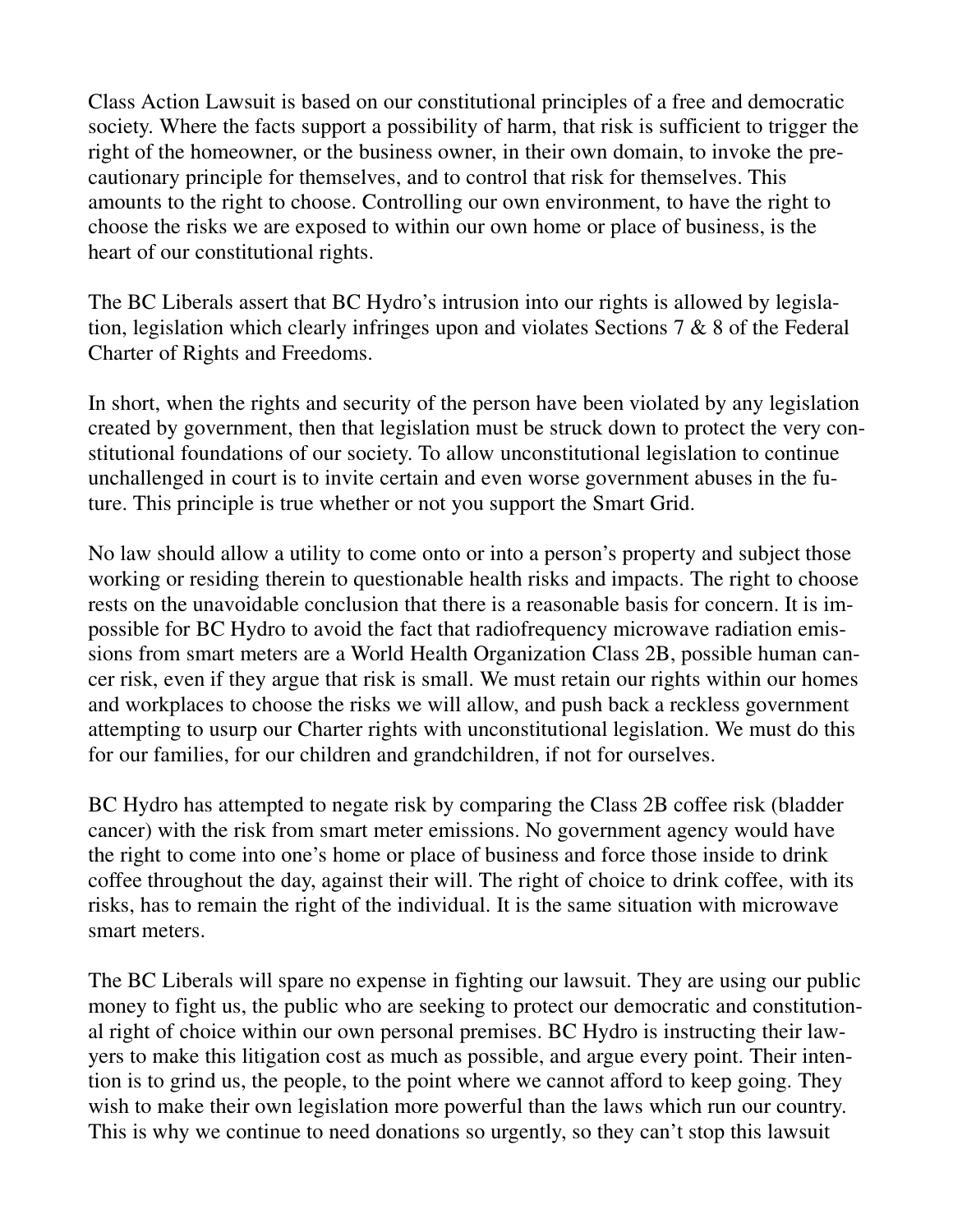with their manipulations.

We decry our current predicament where freedom of choice is being trampled upon by the BC Liberals' regime in the name of the Smart Grid. We must not cease our struggle to regain and protect our constitutional backbone so that right to choose to live safely is respected for one and all. Please support this lawsuit by joining us at this link: http://citizensforsafetechnology.org/CLASS-ACTION-PARTICIPATION-FORM-Updated-August-27-2013,2,3107

If you have already joined or do not wish to join, you can still take a stand for the right of freedom of choice by making a donation either via the PayPal Donate button on the front of the CST website, or by mailing cheque or money order to Coalition to Stop Smart Meters, PO Box 52061, Beacon Avenue RPO, Sidney, B.C. V8L 5V9. All donations are used to fund the lawsuit. We at CST and the Coalition are working on your behalf as unpaid volunteers.

## **Human Rights Tribunal Decision**

The Human Rights Tribunal made a ruling early on in 2012 whereby the Human Rights Class Action was restricted only to those with EHS, a ridiculously tight parameter which cut out all the myriad of health concerns we initially submitted that needed the protection of a non-RF meter home (seizures, heart conditions, implants, cancer, Parkinsons/Alzheimers, brain tumours…)

The original Tribunal member (who was favourable to our claim), was replaced by a "hired gun" to take over from her and basically deferred the claim back into the realm of the BC Utilities Commission. It is clear from numerous interactions with the BCUC, that they are not independent, and indeed are puppets of the BC Liberal regime. Other than the courts, there is no independent body willing to protect the public's right to freedom of choice in this matter.

Although a decision in favor of the political status quo was rendered by the HRT, it is clear they are treading on dangerous ground with the Tribunal Member's opening statement in paragraph 41 of the decision:

*"I accept that there is a real issue of potential harm to the human body arising from exposure to EMS frequencies."*

This HRT statement supports the right of freedom of choice in the lawsuit. We now have only one legal action to focus on, which is the civil lawsuit. Please note that no dona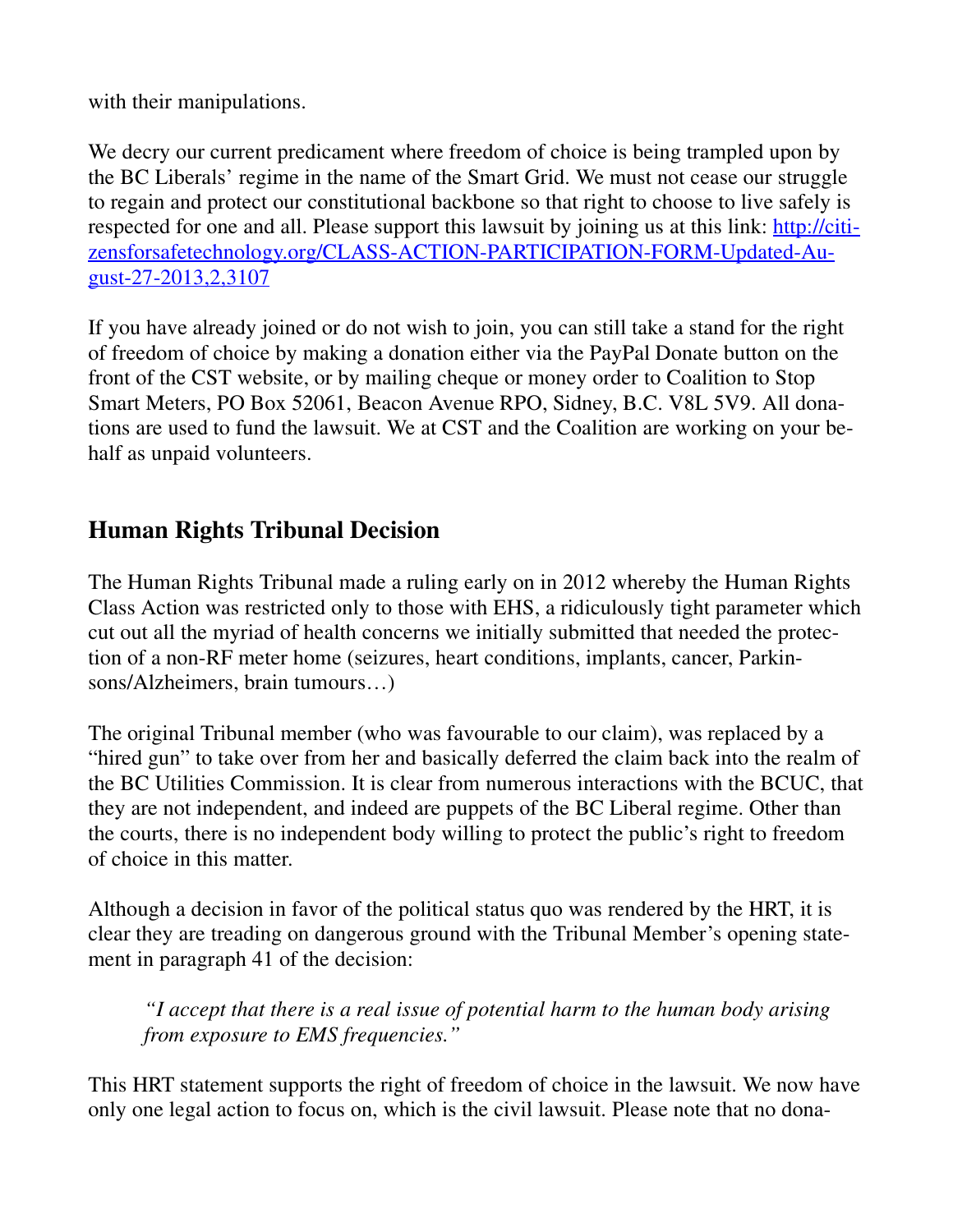tions to the Class Action Lawsuit were used to fund the Human Rights Class Application.

## **What Happens Next?**

With the HRT sham behind us, we MUST go after choice for EVERYONE in the Class Action Civil Lawsuit. Now we have a single, razor honed focus on the Class Action Civil Lawsuit to win back choice for ALL, not only those suffering with EHS. We can put all our efforts, our money, our minds, our hearts and prayers into fighting this in the Supreme Court. We just spent hundreds of hours putting together personal affidavits supporting this action which spell out the misrepresentations and manipulations of BC Hydro, providing evidence that people have been bullied, tormented and terrorized in attempts to force smart meter microwave radiation technology onto homes and businesses. At this link, you will find our latest Class Action Lawsuit court filing: http://citizensforsafetechnology.org/Notice-or-Application-to-BC-Hydro-November-201 4,25,4061

At this link, you will find the Lawsuit timetable showing you what will happen next: http://citizensforsafetechnology.org/uploads/scribd/Draft order revising timelines.pdf

We have come a long way since filing two years ago! Our lawyer continues to discount his hourly rate by 42% in support of our cause, and now we need to fund the next leg of the journey. The Class Action hearing in front of the judge in court is scheduled to take 5 days. This is very expensive for us, with no worries of the same for our opposition. However, we have raised enough funds up to now to keep going, and KEEP GOING WE MUST! Our goal is to raise \$50,000 to get through the final approval process to attain the court sanctioned Class Action status by April 2015.

You can rest assured that donations are used to pay for legal costs, all CST and Coalition representatives being volunteers. So ask yourself if this is worth fighting, if it is worth \$10, a \$100 or even \$1,000 donation to push back a truly evil and corrupt political regime. This is our only chance, and now it's up to you to affirm with your donations that you want us to continue to represent you in the funding and management of this Class Action Lawsuit.

If you have not joined the Class Action Lawsuit so far, now would be a great time to do so. The more people this lawsuit represents, the more weight we will carry on your behalf into the Class Action court hearing in April 2015. Donations can be made at the CST website via Paypal, http://www.citizensforsafetechnology.org, or by mailing a cheque or money order to the Coalition to Stop Smart Meters, PO Box 52061, Beacon Ave